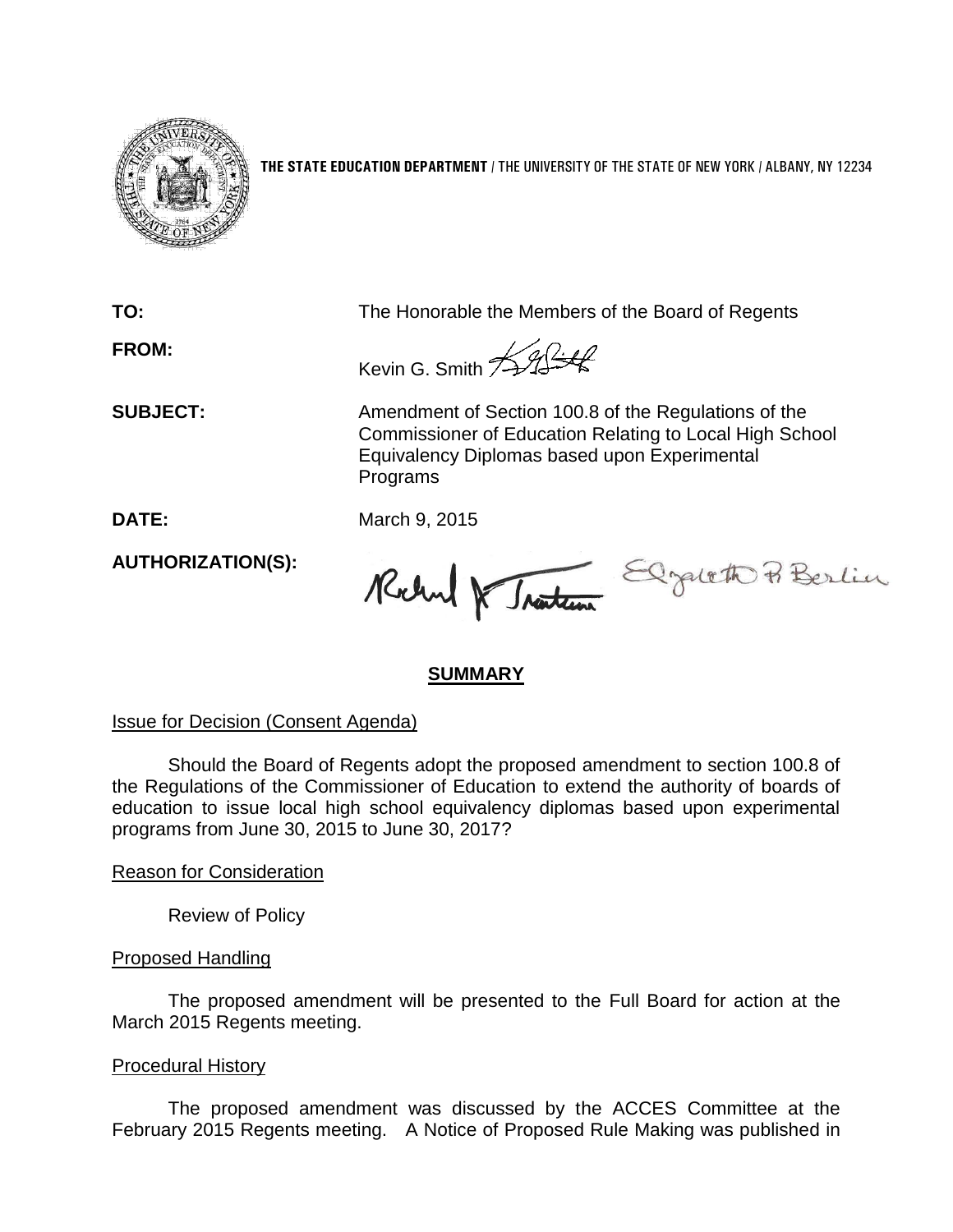the State Register on December 31, 2014. A copy of the proposed amendment is attached. Supporting materials are available upon request from the Secretary to the Board of Regents.

#### Background Information

Section 100.8 of the Regulations of the Commissioner of Education allows school districts to award local high school equivalency diplomas based upon experimental programs approved by the Commissioner. These diplomas differ from local high school diplomas which the Board of Regents has acted to phase out under Section 100.5 of the Commissioner's Regulations.

The proposed amendment would extend for two additional years, through June 30, 2017, the existing regulation that allows boards of education to award a local high school equivalency diploma based upon experimental programs. The extension will allow the continuance in New York State of the National External Diploma Program (NEDP), which is a complete assessment program that allows adults over age 21 to demonstrate and document the outcomes and transferable skills for which a high school diploma is awarded. The NEDP is a competency based, applied performance assessment system which capitalizes on an adult's life experiences and uses a practical application of learning for assessment through such methods as simulations, authentic demonstration, research projects, hands-on interviews and oral interviews. An NEDP candidate must demonstrate a job skill and the competencies that align with the skills needed to function effectively in the workplace. All competencies require 100 percent mastery.

This two-year extension is recommended to ensure that all current NEDP students in the approximately 22 program sites across the state are provided with an opportunity to complete their programs and earn a local high school equivalency diploma.

While the extension is in effect, depending on policy and direction from the Regents and the ACCES Committee, staff will be developing proposed amendments to Section 100.7 of the Commissioner's Regulations that will provide for multiple pathways to a New York State High School Equivalency Diploma. Under this new procedure, the National External Diploma Program could be established as a New York State High School Equivalency Diploma. These Equivalency Diplomas will be issued by the Department, as opposed to the local high school equivalency diploma which is issued by local school boards. This will create an additional option and pathway for adult students while phasing out the need and authority for school boards to issue the local high school equivalency diploma.

#### Recommendation

Staff recommends that the Regents take the following action:

VOTED: That section 100.8 of the Regulations of the Commissioner is amended, as submitted, effective April 1, 2015.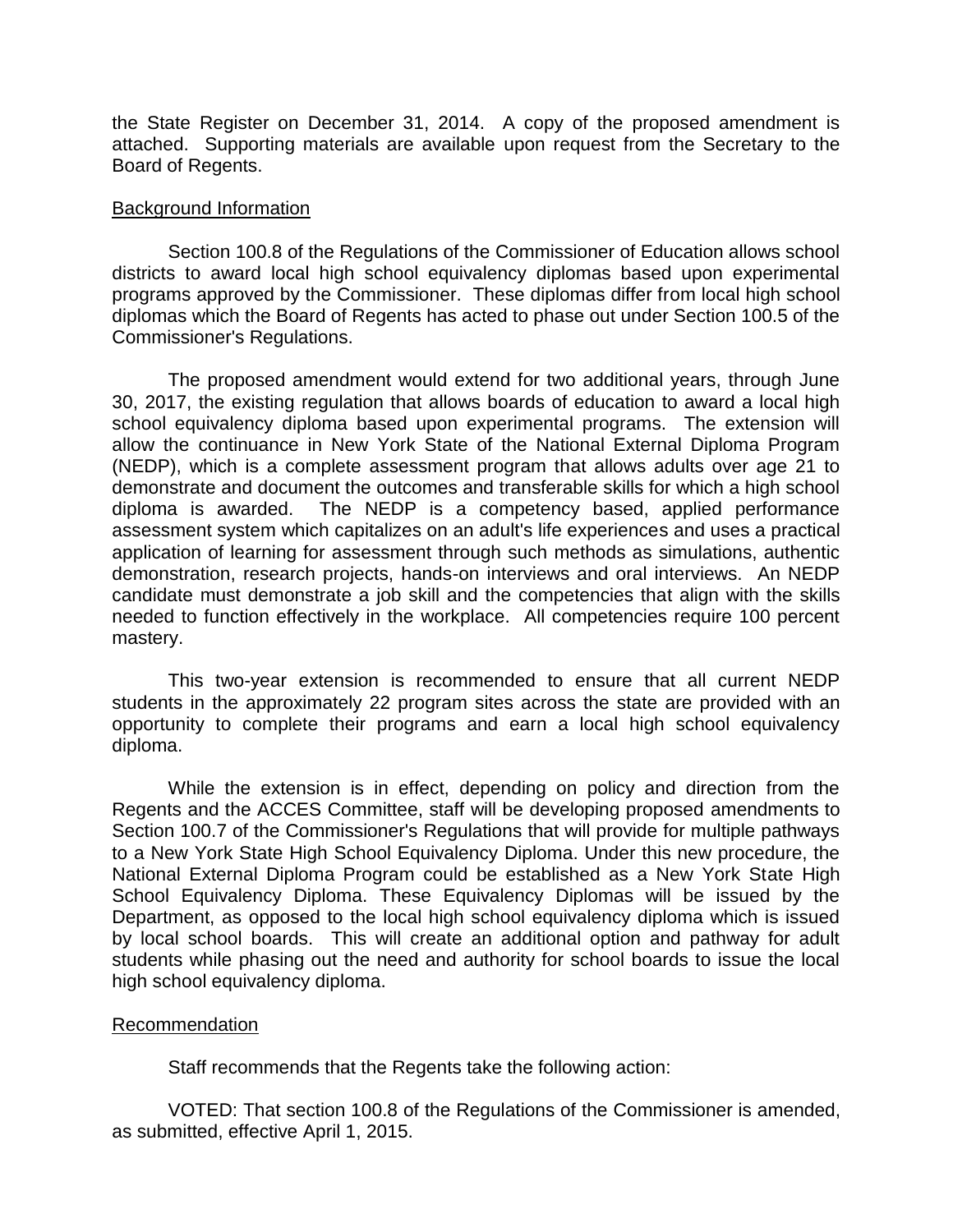## Timetable for Implementation

If adopted at the March meeting, the proposed amendment will become effective on April 1, 2015, and extend the authority of school boards to issue local high school equivalency diplomas based upon experimental programs from June 30, 2015 to June 30, 2017.